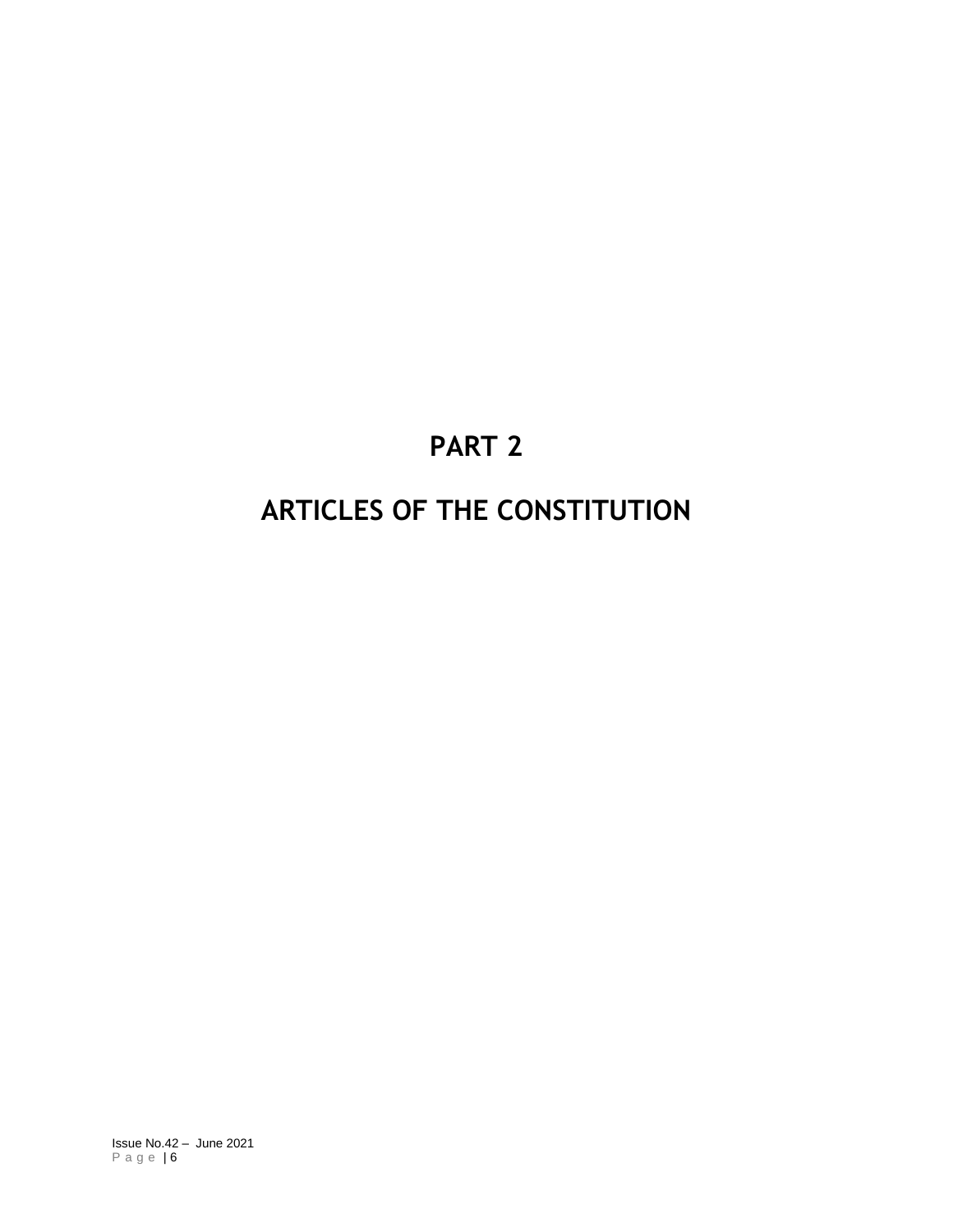## **ARTICLES OF THE CONSTITUTION**

## **Article 1 – The Constitution**

#### **1.01 Powers of the Council**

The Council will exercise all its powers and duties in accordance with the law and the Constitution.

#### **1.02 The Constitution**

The Constitution, including any schedules, appendices and annexes referred to in the Constitution, is the Constitution of Gloucestershire County Council.

#### **1.03 The purpose of the Constitution**

The purpose of the Constitution is to:

- 1.03.1 Enable the Council to provide clear leadership to the community in partnership with citizens, businesses and other organisations;
- 1.03.2 Support the active involvement of citizens in the process of Local Authority decisionmaking;
- 1.03.3 Help County Councillors represent their constituents more effectively;
- 1.03.4 Enable decisions to be taken effectively and efficiently;
- 1.03.5 Create a powerful and effective means of holding decision makers to public account;
- 1.03.6 Ensure that, in a Scrutiny Committee, no one will review or scrutinise a decision in which they were directly involved;
- 1.03.7 Ensure that those responsible for decision making are clearly identifiable to local people and that they explain the reasons for decisions;
- 1.03.8 Provide a means of improving the delivery of services to the community.

#### **1.04 Interpretation of the Constitution**

Where the Constitution permits the Council to choose between different courses of action, the Council will always choose that option, which it thinks is closest to the purposes stated in Article 1.03.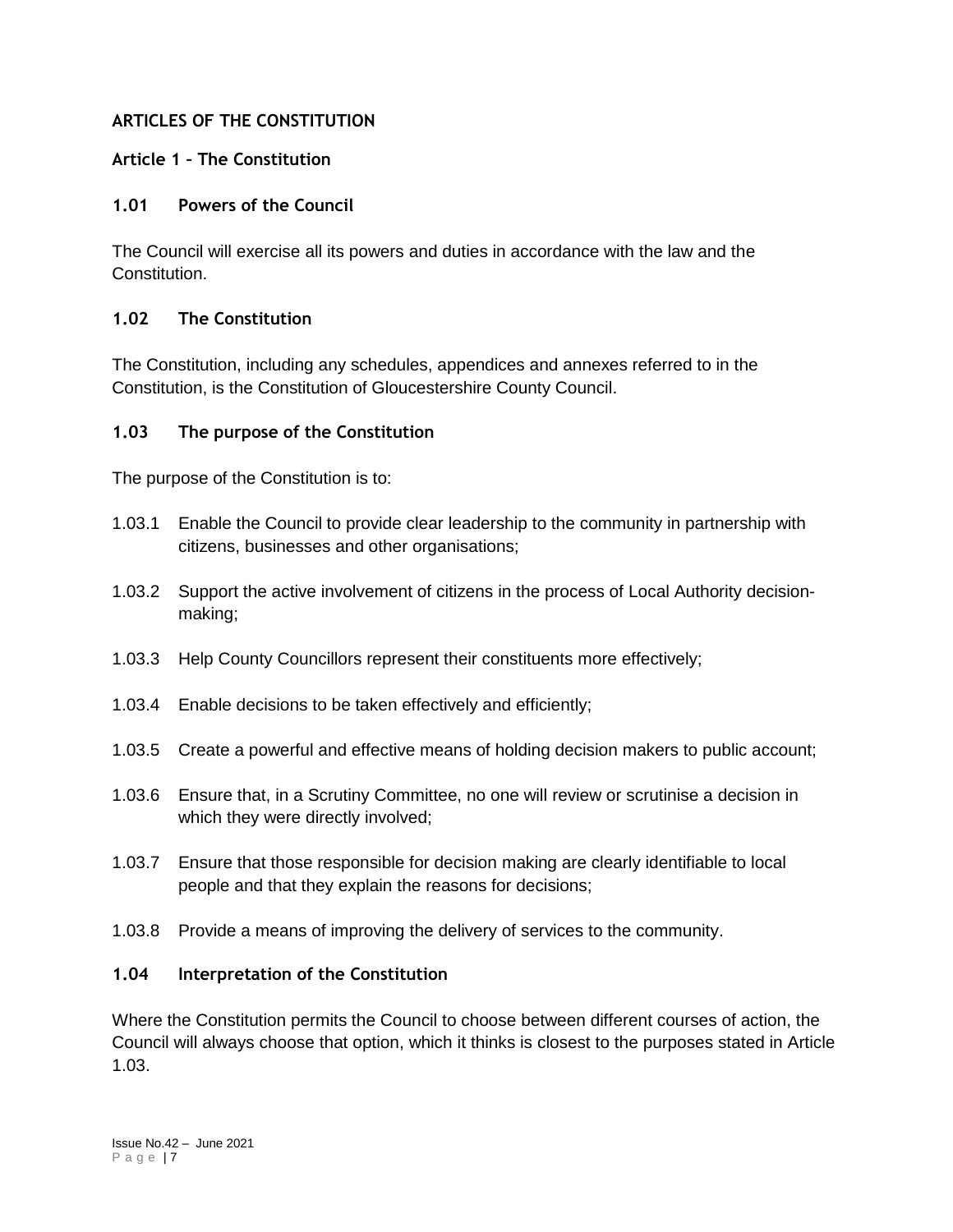# **Article 2 – Members of the County Council**

## **2.01 Composition and eligibility**

The Council has 53 elected Members, who are known as County Councillors. County Councillors represent the people who live in particular geographical areas, which are called electoral divisions. Only registered voters of the county or those living or working in the county will be eligible to hold the office of County Councillor. Detailed eligibility qualifications are set out in Section 79 of the Local Government Act 1972.

## **2.02 Election and terms of County Councillors**

The people of Gloucestershire have an opportunity to decide who shall be elected to represent each of the Council's electoral divisions every four years at what are known as "regular elections". The next regular election will be held in 2021. If a County Councillor resigns, dies or becomes ineligible to serve as a County Councillor between regular elections, an election will be held to fill that "casual vacancy" unless the vacancy arises within the six months before a regular election.

## **2.03 The roles of County Councillors**

County Councillors shall carry out the following key roles:

- 2.03.1 Collectively be the ultimate policymakers and carry out a number of strategic and corporate management functions including setting the Council's budget;
- 2.03.2 Appropriately represent their communities and bring their views into the Council's decision making process, i.e. be the advocate of and for their communities;
- 2.03.3 Deal with individual casework, act as advocate for constituents in resolving and be responsible for trying to resolve, particular concerns or grievances;
- 2.03.4 Contribute to good governance of the area and actively encourage community participation and citizen involvement in decision making;
- 2.03.5 Maintain the highest standards of conduct and ethics;
- 2.03.6 Balance different interests identified within the ward or electoral division and represent the ward or electoral division as a whole;
- 2.03.7 Be available to represent the Council on other bodies;
- 2.03.8 Participate in and collectively share responsibility for the good governance and management of the Council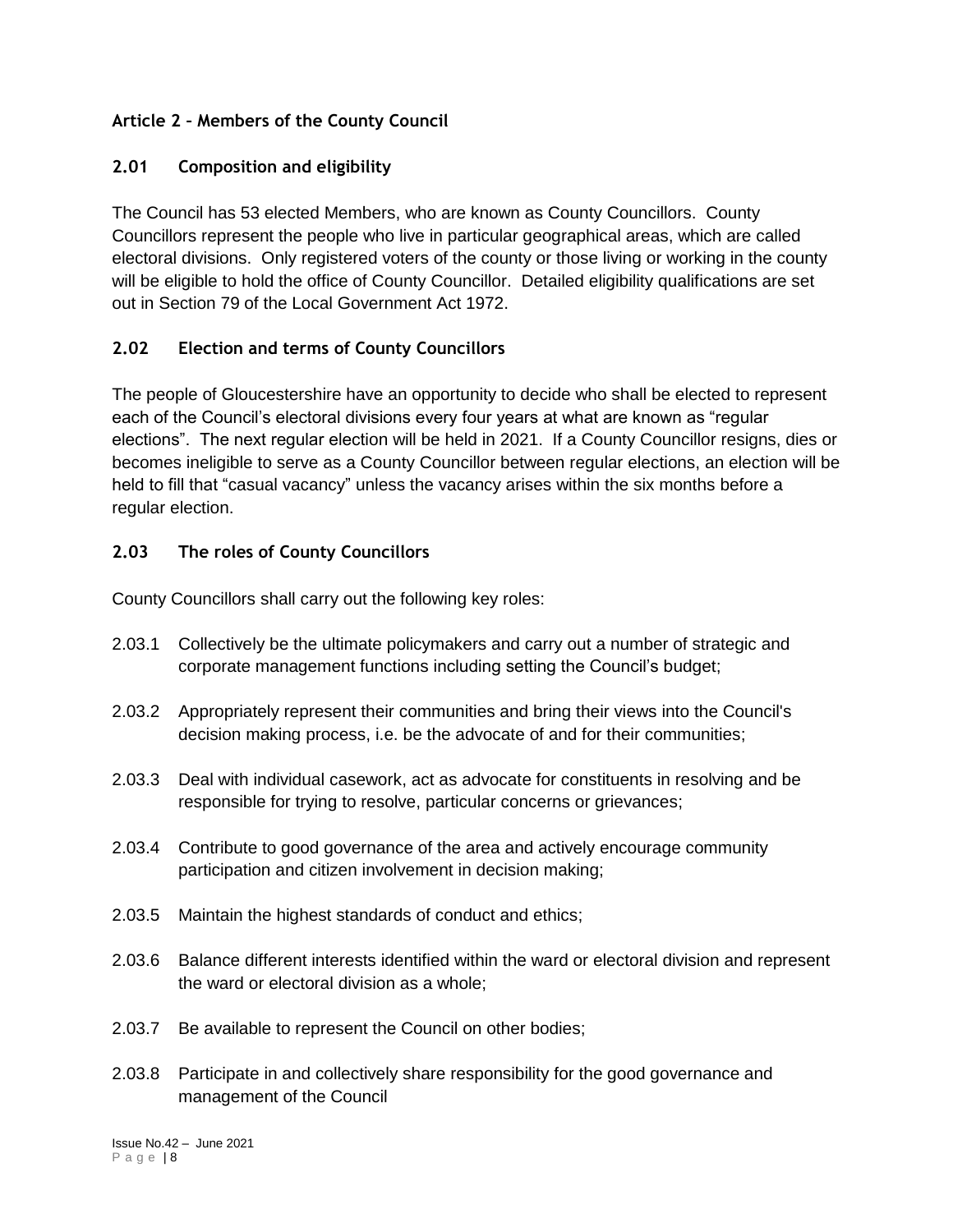# **2.04 The rights and duties of County Councillors**

County Councillors shall have the following rights and duties:

- 2.04.1 A right of access to such meetings, documents, information, land and buildings of the Council as are necessary for the proper discharge of their functions and in accordance with the law;
- 2.04.2 A duty not to make public any information which is confidential or exempt without the express consent of the Council, Council body or Cabinet, as the case may be; and
- 2.04.3 A duty not to divulge to anyone, other than a County Councillor or an Officer entitled to know it any "confidential" or "exempt" information received from a Council source;
- *Note: The terms "confidential" and "exempt" are defined in the Access to Information Rules in Part 4 the Constitution and further information is included in the "Protocol on the Relationship between Officers and Members of Gloucestershire County Council" in Part 5 of the Constitution*
- 2.04.4 County Councillors have a right to support from Officers to help them discharge their duties to the Council and their constituents.

#### **2.05 Conduct**

County Councillors are required to comply with the Code of Conduct for Members and the Protocol on Relationships between Officers and Members, both of which may be found in Part 5 of the Constitution.

#### **2.06 Allowances**

County Councillors will be entitled to receive allowances in accordance with the Members' Allowances Scheme set out in Part 5 of this Constitution.

#### **Article 3 – The public and the County Council**

#### **3.01 The rights of the public regarding the Council's business**

The public have the following rights:

3.01.1 To attend meetings of the Council and its committees and of the Cabinet, except where confidential or exempt information is likely to be disclosed;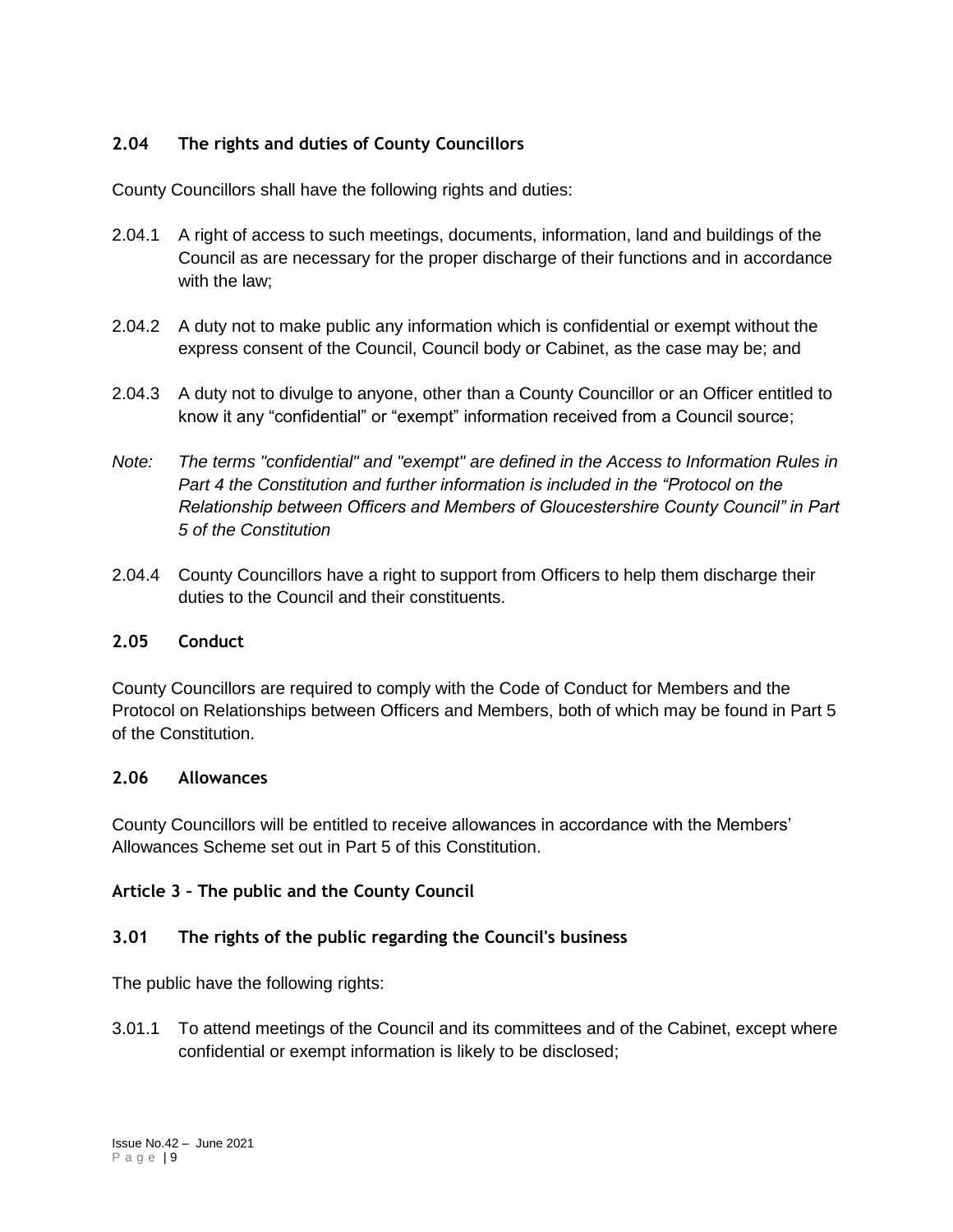- 3.01.2 To find out from the Forthcoming Executive Decision List what and when key decisions will be taken by the Cabinet;
- 3.01.3 To inspect agendas, reports, background papers and minutes subject to exceptions in respect of confidential and exempt information. These rights are explained in the Rules on Access to Information about the County Council Formal Business in Part 4 of this Constitution;
- 3.01.4 At certain times of the year, the public are also entitled to inspect the Council's accounts and express their views on them to its external auditor (whose name and address may be obtained from the Executive Director of Corporate Resources).

## **3.02 Executive Arrangements**

In addition to their right to vote in elections or referenda, people who are on the electoral register for Gloucestershire are entitled to petition for a referendum to replace the Leader and Cabinet of the County Council with an elected mayor and Cabinet. Information on this right may be obtained from the Head of Democratic Services.

People who live or work in Gloucestershire are entitled to petition the Council on various issues either through paper-based petitions or e-petitions. The petitions scheme is available on the County Council website or from Democratic Services.

#### **3.03 Participation**

The people of Gloucestershire have the right to ask questions at meetings of the full Council and its committees (except Scrutiny Committees). These rights are explained by Procedural Standing Orders 8 and 26 which may be found in Part 4 of this Constitution.

#### **3.04 Complaints**

The public may complain to:

- the Council about its services under the Council's complaints process or information compliance procedures;
- the Local Government and Social Care Ombudsman after having exhausted the Council's own complaints process;
- the Information Commissioner's Office, about the Council's information rights practices; or
- The Council's Monitoring Officer about the conduct of County Councillors and co-opted Members of the Council.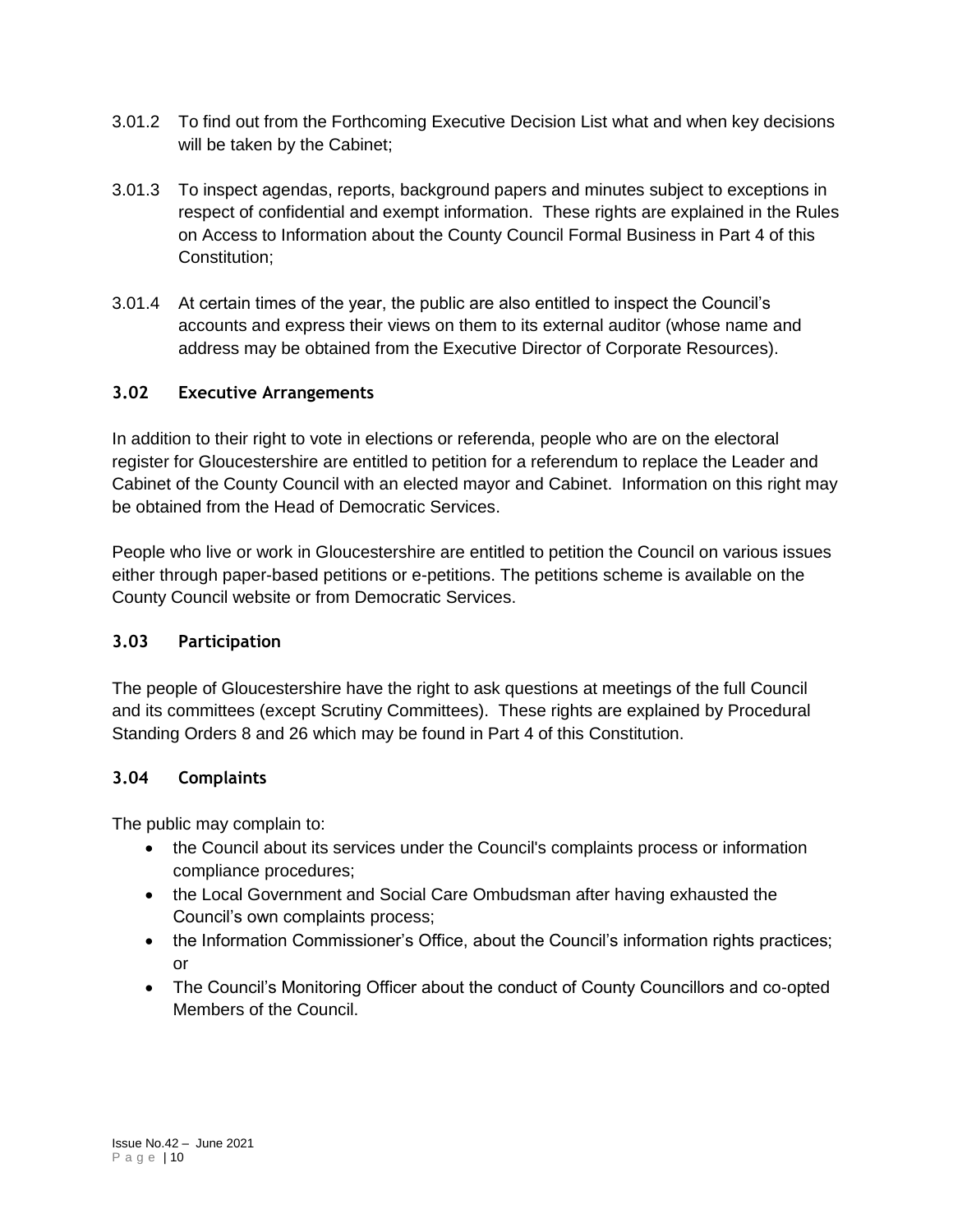## **Article 4 – The Full Council**

#### **4.01 Functions of the full Council**

- 4.01.1 The principal function of the full Council is to approve, adopt and change the Council's budgetary and Policy Framework. The documents that make up the Policy Framework are prescribed by law under the Local Authorities (Functions and Responsibilities) (England) Regulations 2000 as amended, but may, in addition, include any other plans and strategies that the Council decides should be considered by the full Council. The documents currently comprising the Policy Framework are listed in the Policy Framework and Budget Procedure Rules;
- 4.01.2 The full Council is also responsible for a number of other important functions, which are described in Tables 3.1 and 3.2 in Part 3 of this Constitution.

#### **4.02 Full Council meetings**

- 4.02.1 There are three kinds of meeting of the full Council:
	- The Annual Meeting;
	- Ordinary Meetings (including the Budget Meeting);
	- Extraordinary Meetings.
- 4.02.2 Each of these meetings will be conducted in accordance with the Council's Procedural Standing Orders in Part 4 of the Constitution.

## **4.03 Responsibility for functions**

Part 3 of the Constitution describes how the functions that are not carried out by the Cabinet are distributed between other Council bodies.

#### **Article 5 – Chair of the Council**

**5.01** The Chair and Vice-Chair will be elected by the full Council annually. The role and function of the Chair and, in their absence, the Vice-Chair, is set out below.

Note: The Chair of the Council, at the beginning of their term of office, may choose to indicate how they wish to be addressed, according to personal preference.

## **5.02 The Chair's civic role**

The Chair of the Council is the civic leader of Gloucestershire and will act as an ambassador for the people of Gloucestershire and the county as a whole. To this end, they will undertake civic, community and ceremonial activities to help foster community identity and pride.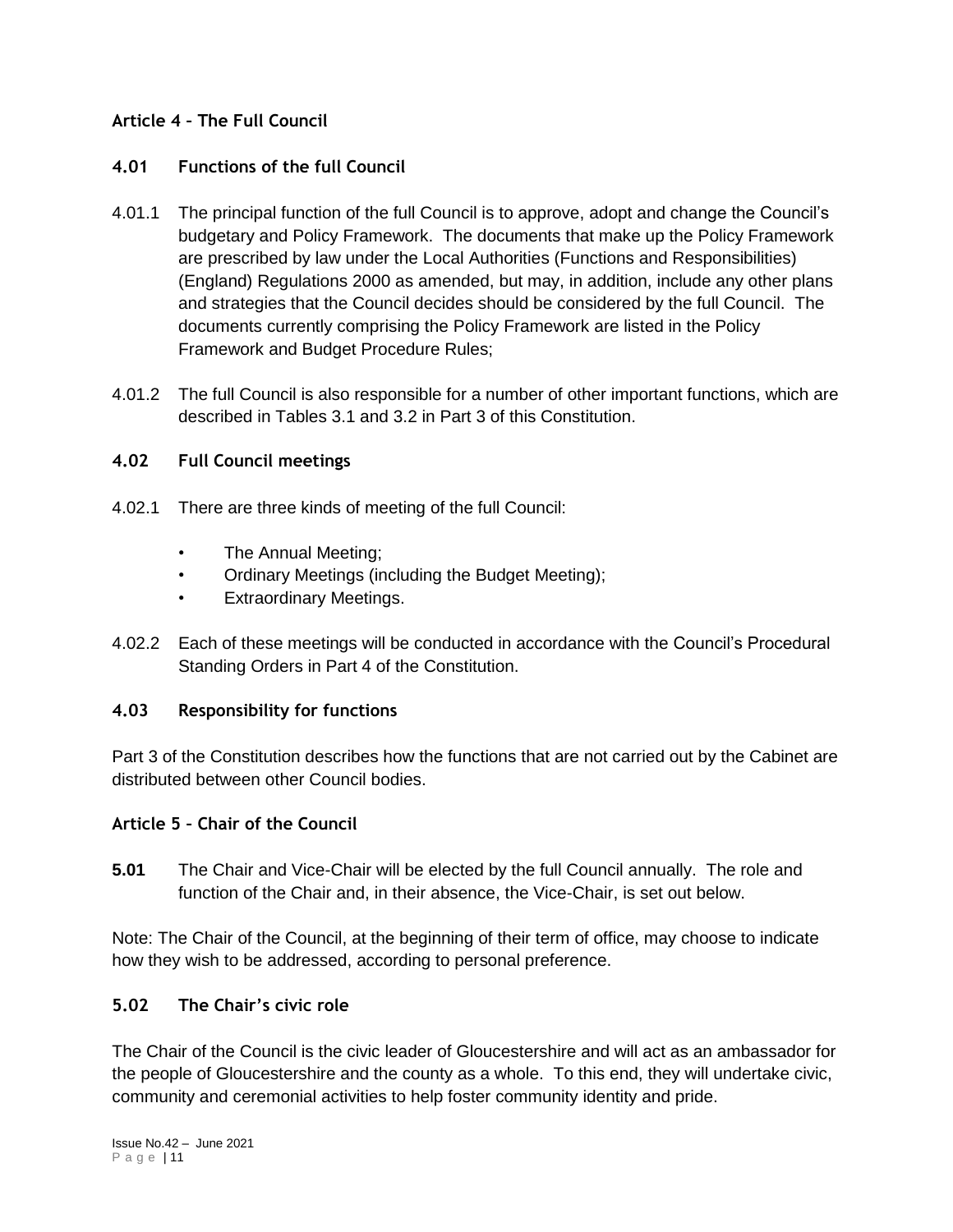# **5.03 The formal responsibilities of the Chair**

The Chair of the Council will have the following responsibilities:

- 5.03.1 To promote and uphold the purposes of the Constitution;
- 5.03.2 To preside over meetings of the full Council so that its business can be carried out efficiently and with regard to the rights of Members of the Council and the interests of the community;
- 5.03.3 At meetings of full Council, to interpret the Constitution. Where appropriate, the Chair shall first consult with the Monitoring Officer;
- 5.03.4 To ensure that the full Council meeting is a forum for the debate of matters of concern to the local community and a place at which Members of the Council can question decisions of its committees and the Cabinet and hold them to account for those decisions;
- 5.03.5 To promote public involvement in the Council's activities.

#### **Article 6 – The Cabinet**

## **6.01 The role of the Leader**

The Leader of the Council is responsible for allocating all functions, which, by law or this Constitution, are not required to be the responsibility of the Council or any other part of the Council.

## **6.02 The composition of the Cabinet**

- 6.02.1 The Cabinet is made up of the Leader of the Council (who must be a County Councillor) and up to nine other County Councillors. Full Council is responsible for appointing the Leader of the Council (who leads the Cabinet) at the Annual Meeting of the Council following a regular election or, if the Council fails to elect a Leader at that post election annual meeting, at a subsequent meeting of the Council. The Leader of the Council is responsible for determining the number of other Members of the Cabinet, which shall be between two and nine, also for appointing them and allocating portfolios to those appointees. If a vacancy shall occur in the membership of the Cabinet, a replacement may be appointed by the Leader;
- 6.02.2 There may be no co-optees, deputies or substitutes for Members of the Cabinet.

## **6.03 The Leader of the County Council**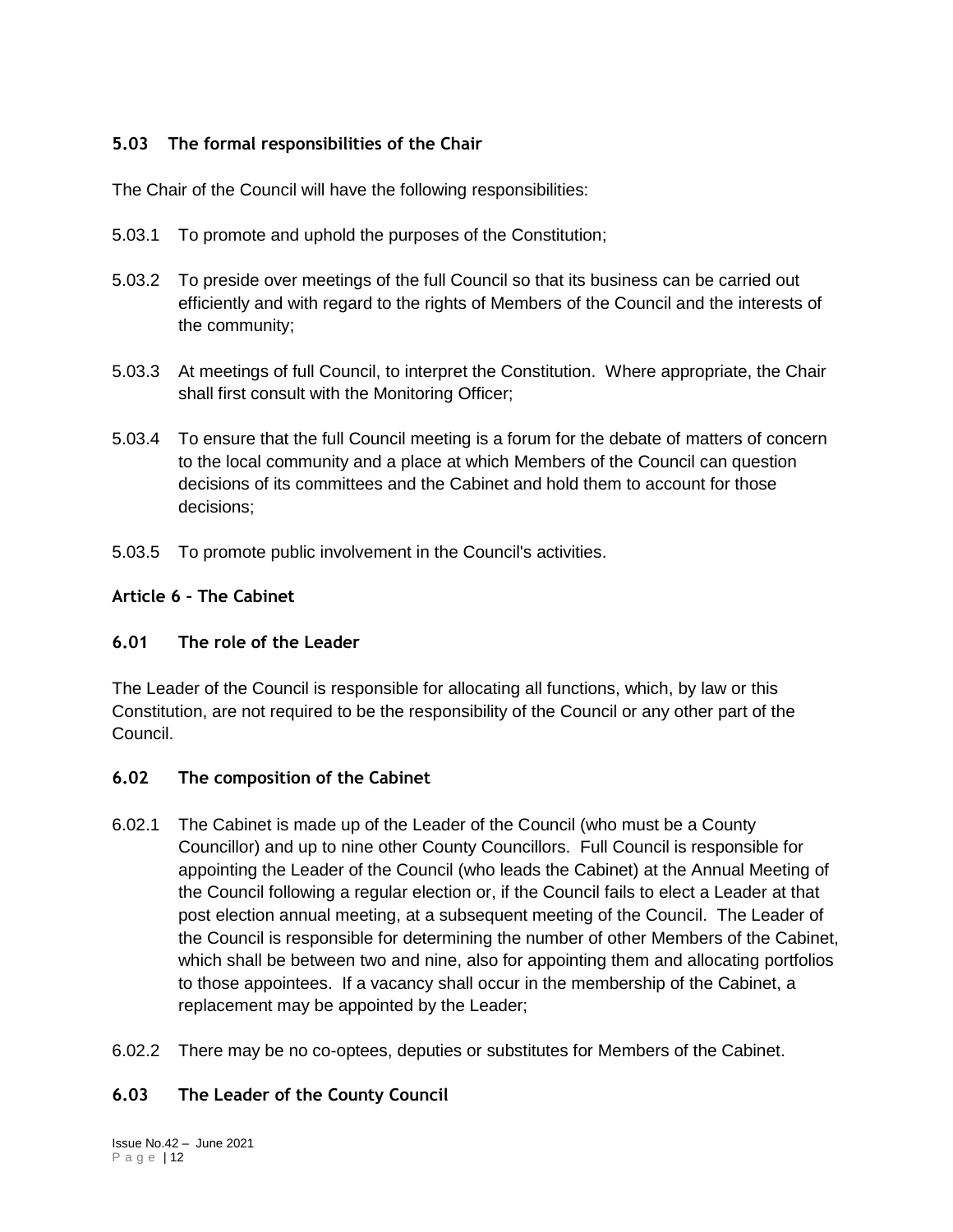The term of office of the Leader will start on the day of their election as Leader and end on the day of the next post election annual meeting unless:

- 6.03.1 They are removed from office by a simple resolution of the full Council at an earlier date or
- 6.03.2 They resign from office; or
- 6.03.3 They cease to be a County Councillor.

If the Council passes a resolution to remove the Leader, a new Leader shall be elected at the meeting at which the Leader is removed from office or at a subsequent meeting.

#### **6.04 Deputy Leader**

- 6.04.1 The Leader shall appoint one of the Members of the Cabinet to be their deputy, to hold office until the end of the term of office of the Leader unless they resign as Deputy Leader or cease to be a Member of the Council or is removed from office by the Leader under the following provision;
- 6.04.2 The Leader may, if they think fit, remove the Deputy Leader from office and must then appoint another Member of the Cabinet in their place;
- 6.04.3 If for any reason the Leader is unable to act or the office of Leader is vacant, the Deputy Leader must act in their place.

#### **6.05 Other Cabinet Members**

- 6.05.1 Only County Councillors may be appointed to the Cabinet but neither the Chair nor Vice Chair of the Council may be Members of the Cabinet. Cabinet Members hold office on the same terms as the Leader of the Council, which are set out in Article 6.03;
- 6.05.2 The Leader may, if they think fit, remove a Cabinet Member from office;
- 6.05.3 Members of the Cabinet may not be members of a Scrutiny Committee.

#### **6.06 Proceedings of the Cabinet**

Meetings of the Cabinet will be conducted in accordance with the Cabinet Procedure Rules that are described in Part 4 of the Constitution.

#### **6.07 Responsibility for functions**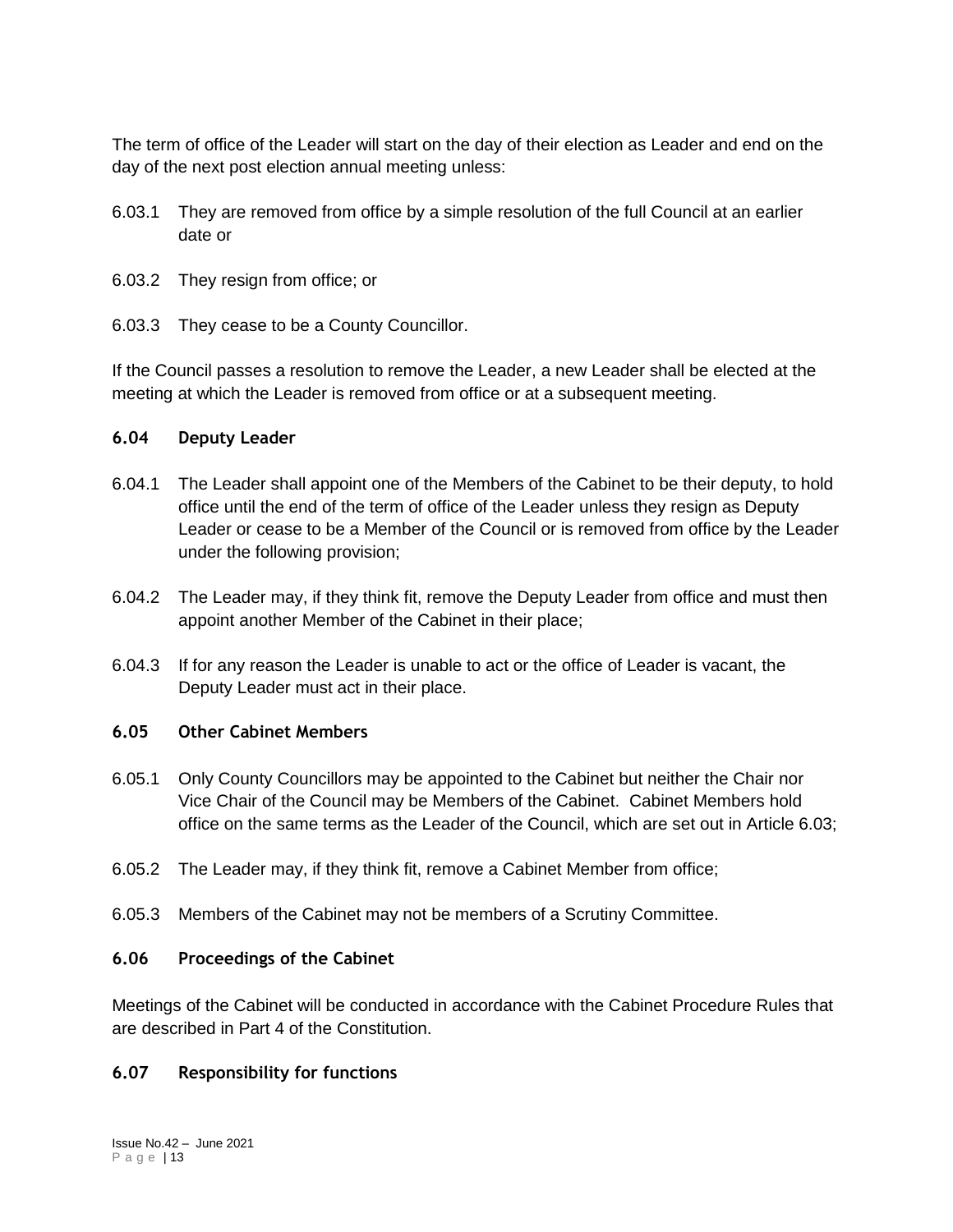Cabinet Members have responsibility for leading particular areas of the Cabinet's work. These responsibilities are determined by the Leader and are set out in Part 3 of the Constitution.

# **6.08 Delegation to individual Members of the Cabinet**

The Scheme of Delegation determined by the Leader and set out in Part 3 of the Constitution, delegates certain functions to Members of the Cabinet. Cabinet functions may be exercised by the Cabinet, a Cabinet Committee, a Cabinet Member, Officers, an area committee or by joint committees with other Local Authorities.

# **6.09 Appointments to outside bodies**

- 6.09.1 The Council is one of a number of organisations that enter into partnerships with other public sector and with private sector organisations. It is represented on such partnership bodies by County Councillors and Officers, who must be formally appointed to them. The appointments process is what is called a "local choice function", which means that it may be exercised by the Cabinet or the full Council;
- 6.09.2 In line with the Secretary of State's advice, the Cabinet will make appointments to those bodies with functions, which are its responsibility. Other appointments will be made by or on behalf of the full Council. A list of all appointments to outside bodies will be maintained by the Head of Democratic Services.

# **Article 7 – Decision making**

# **7.01 Responsibility for decision making**

Part 3 of the Constitution records which Council body is responsible for carrying out particular functions.

Any function that is the responsibility of the Cabinet may not be discharged by the full Council unless a proposed decision would be contrary to or not wholly in accordance with the Policy Framework or the budget. Such a proposed decision ceases to be an executive decision and is a matter for full Council to determine.

# **7.02 Principles of decision making**

All decisions of the Council will be made in accordance with the following principles:

- 7.02.1 They must be lawful;
- 7.02.2 They must involve a proportionate exercise of power relative to the desired outcome;

7.02.3 They should take proper account of consultation with others;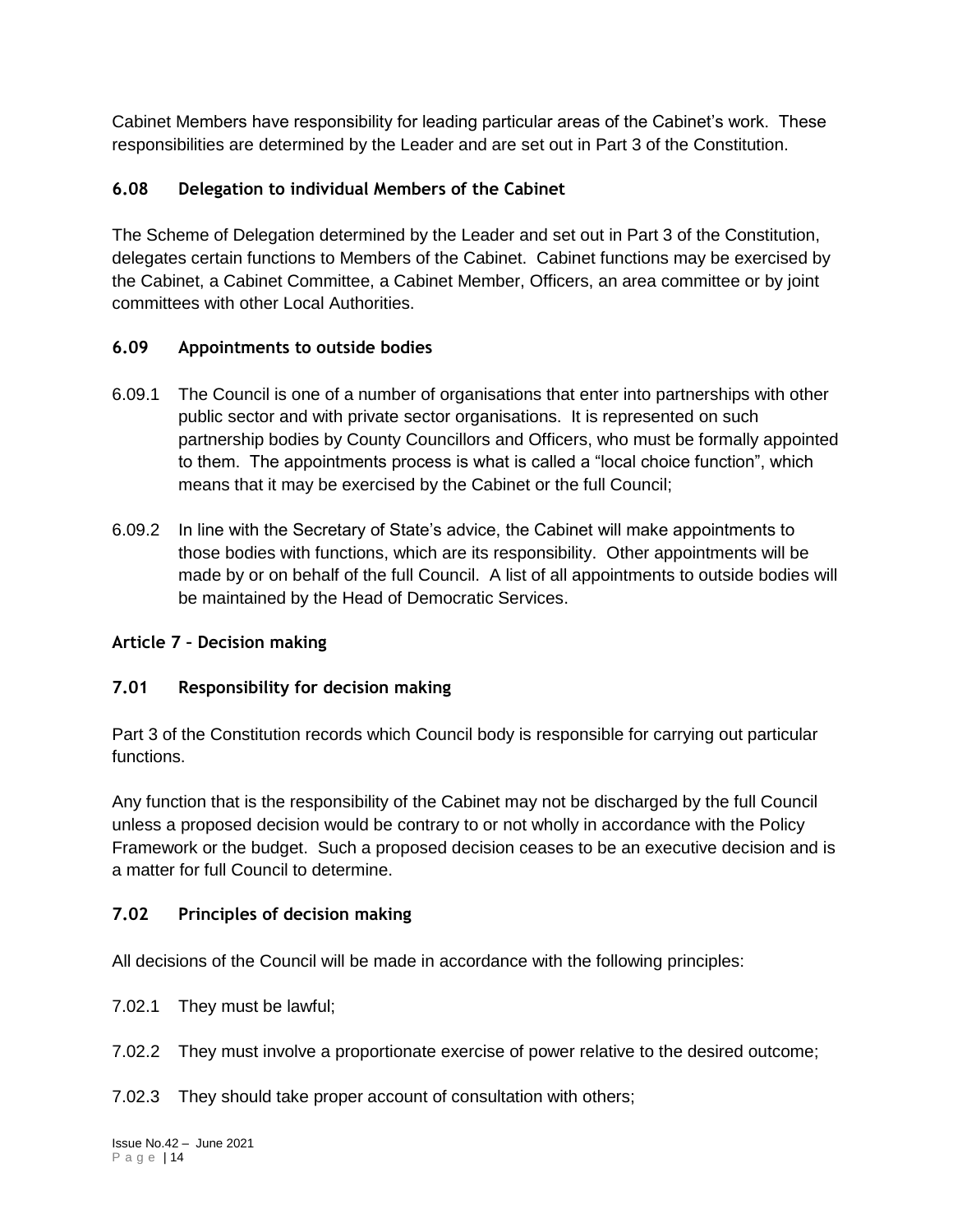- 7.02.4 They should have proper regard to Officers' advice;
- 7.02.5 They should respect human rights;
- 7.02.6 They should be made in public whenever this is appropriate and practicable;
- 7.02.7 Their aims and desired outcomes should be clear;
- 7.02.8 They should be properly reasoned and alternatives that are discounted should be identified and the reasons for their rejection explained adequately.

# **7.03 Decision making by the full Council in relation to its functions**

The full Council will conduct its business in accordance with the Council's Procedural Standing Orders that are set out in Part 4 of the Constitution.

# **7.04 Decision making by the Cabinet in relation to its functions**

The Cabinet will follow the Cabinet Procedure Rules and the Rules on Access to Information about Formal Council Business, which is set out in Part 4 of the Constitution, whenever it considers how to discharge any of its functions.

## **7.05 Decision making by scrutiny committees in relation to their functions**

Scrutiny Committees will follow the Scrutiny Procedure Rules set out in Part 4 of the Constitution when considering any matter.

## **7.06 Decision making by Council bodies**

The Council has decided that Council bodies need only comply with some of its Procedural Standing Orders, which are detailed in Part 4 of the Constitution.

## **Article 8 - Scrutiny of decisions**

## **8.01 Scrutiny committees**

- 8.01.1 The role of scrutiny committees is to:
	- 1. Help to hold the executive to account for the decisions that it makes;
	- 2. Review, constructively challenge and monitor the Cabinet's policies and programmes to ensure that community and corporate priorities are achieved within budget;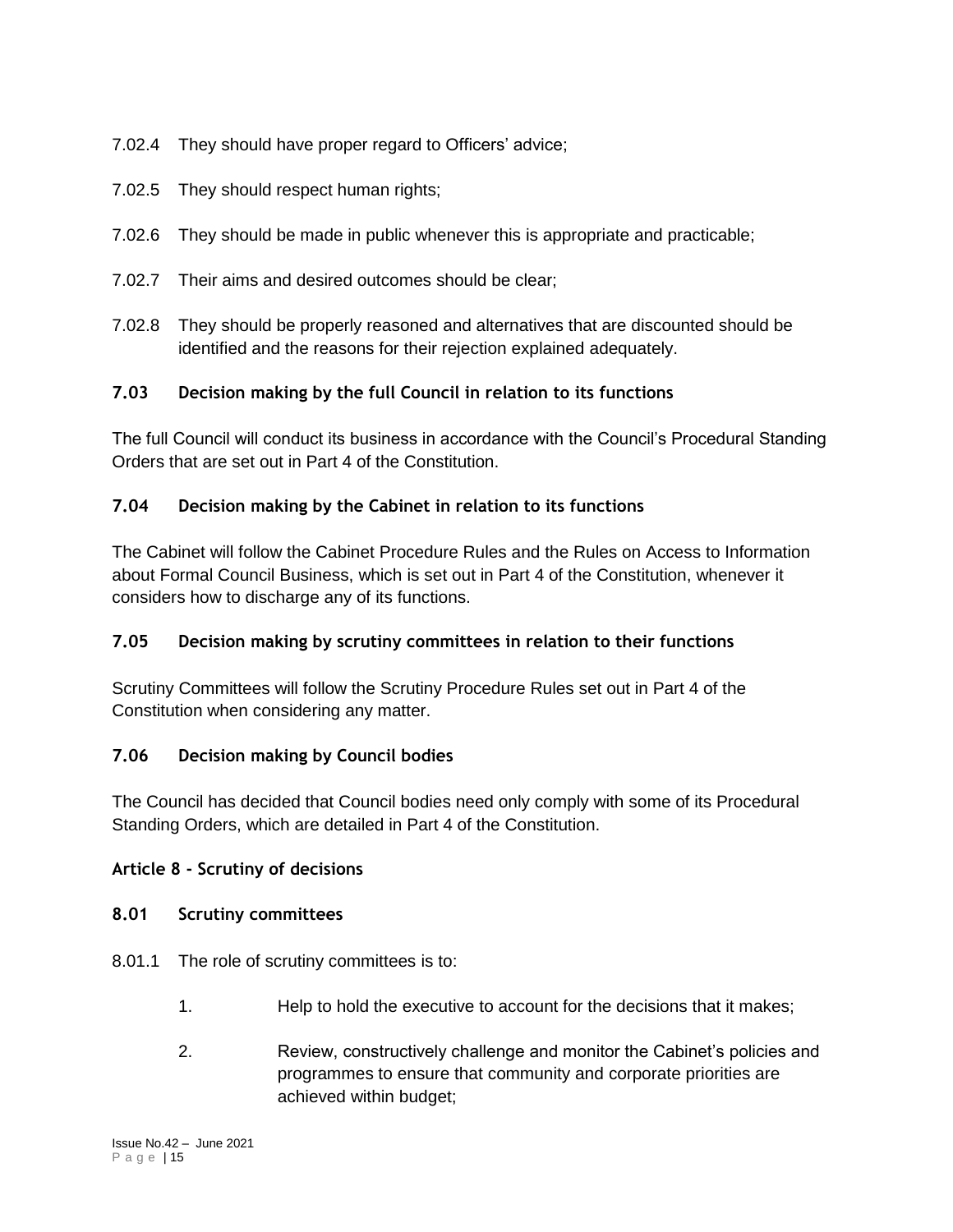- 3. Review, constructively challenge and monitor other decisions made or actions taken in connection with the discharge of any of the Council's functions and consider any matter affecting the area or its inhabitants;
- 4. Engage in policy review and development;;
- 5. Focus on improvement and how it can be achieved cost effectively;
- 6. Engage with the community;
- 7. Look outwards and show community leadership by providing constructive challenge to other public bodies particularly those with whom the County Council delivers services in partnership;
- 8. Liaise with external organisations operating in the area, whether national, regional or local, to ensure that the interests of the people of Gloucestershire are enhanced by collaborative working;
- 9. Raise the profile of the County Council;
- 10. Consider called-in decisions;
- 11. Consider any matters referred by full Council or Cabinet.
- 8.01.2 The remit and role of each scrutiny committee is described fully in Part 3 of the Constitution.

## **8.02 Finance and other resources**

The Corporate Overview and Scrutiny Committee will exercise overall responsibility for the finances and other resources that the Council makes available to the scrutiny function (if any). **8.03 Annual Report**

An Annual Scrutiny Report will be presented each year to full Council. The report will be prepared by the Statutory Scrutiny Officer, following consultation with the Chairs and Vice-Chairs of the scrutiny committees, and may make recommendations to secure adequate resources for the discharge of the scrutiny function. Upon receiving this report, the full Council will take such action as it considers necessary to address those recommendations.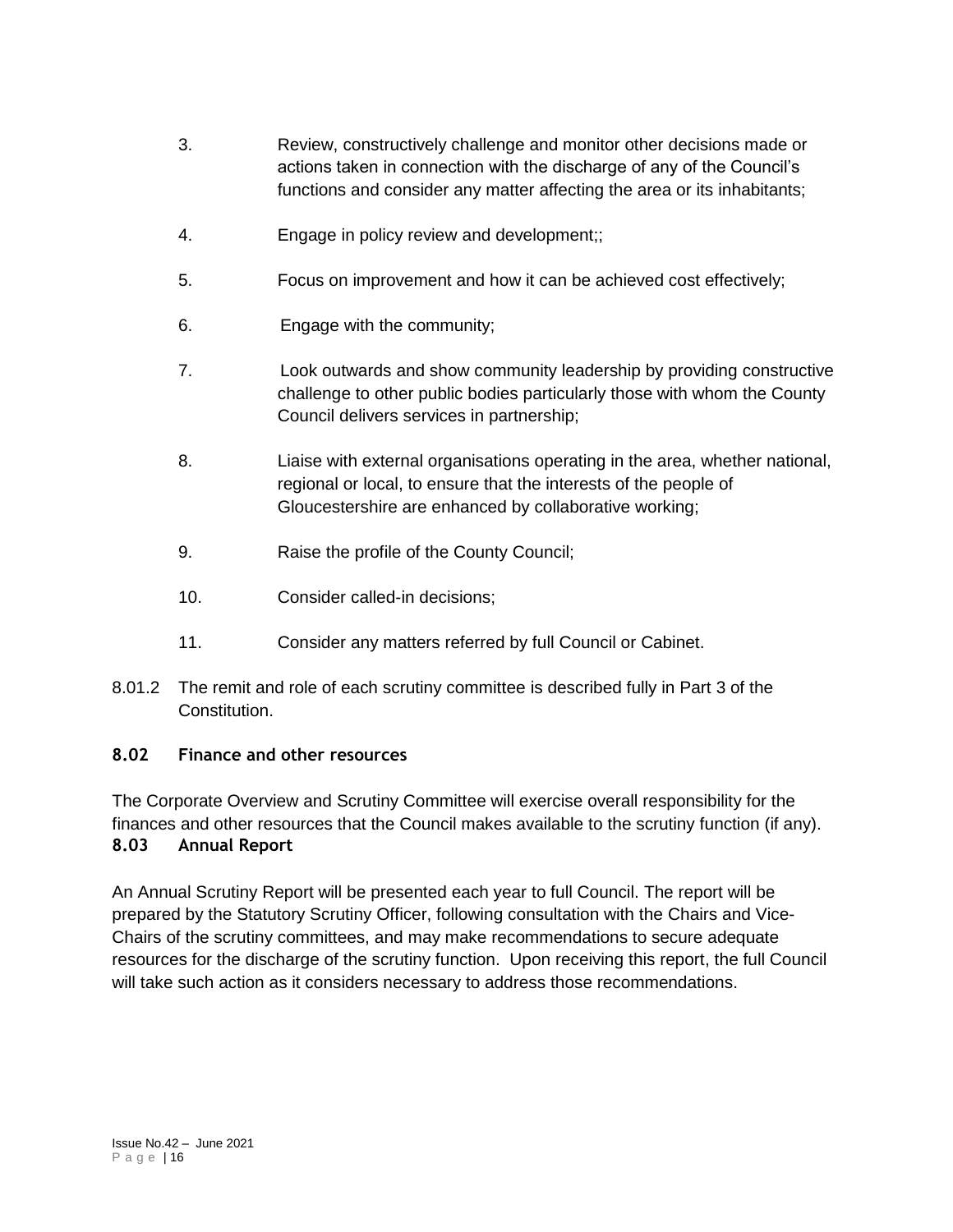## **8.04 Proceedings of Scrutiny Committees**

Scrutiny Committees will conduct their proceedings in accordance with the Scrutiny Procedure Rules set out in Part 4 of the Constitution. The committees and their functions are set out in 3.9 of Section 3, Part 3 of the Constitution.

## **Article 9 – Audit and Governance Committee**

The Audit and Governance Committee has responsibility for advising on the adequacy and effectiveness of the Council's corporate governance arrangements and internal control environment. The remit and role of the committee are described fully in Part 3 on the Constitution.

# **Article 10 - Regulatory and other Committees**

The Council has created a number of regulatory and other committees (also known as 'Council bodies') to discharge those functions of the full Council that may not be delegated to the Cabinet. These Council bodies and the functions that have been allocated to each of them are described in Part 3 of the Constitution.

## **Article 11 - Area committees**

The Council and/or the Cabinet may appoint area committees, with or without decision making powers, if it appears this will secure the delivery of best value services to the people of Gloucestershire.

## **Article 12 - Joint arrangements**

## **12.01 Arrangements to promote well-being**

- 12.01.1 The Council or the Cabinet may promote the social, economic and environmental wellbeing of its area by:
	- 1. Entering into arrangements or agreements with any person or body;
	- 2. Co-operating with, or facilitating or co-ordinating the activities of, any person or body;
	- 3. Exercising on behalf of another person or body any functions that are the responsibility of that person or body.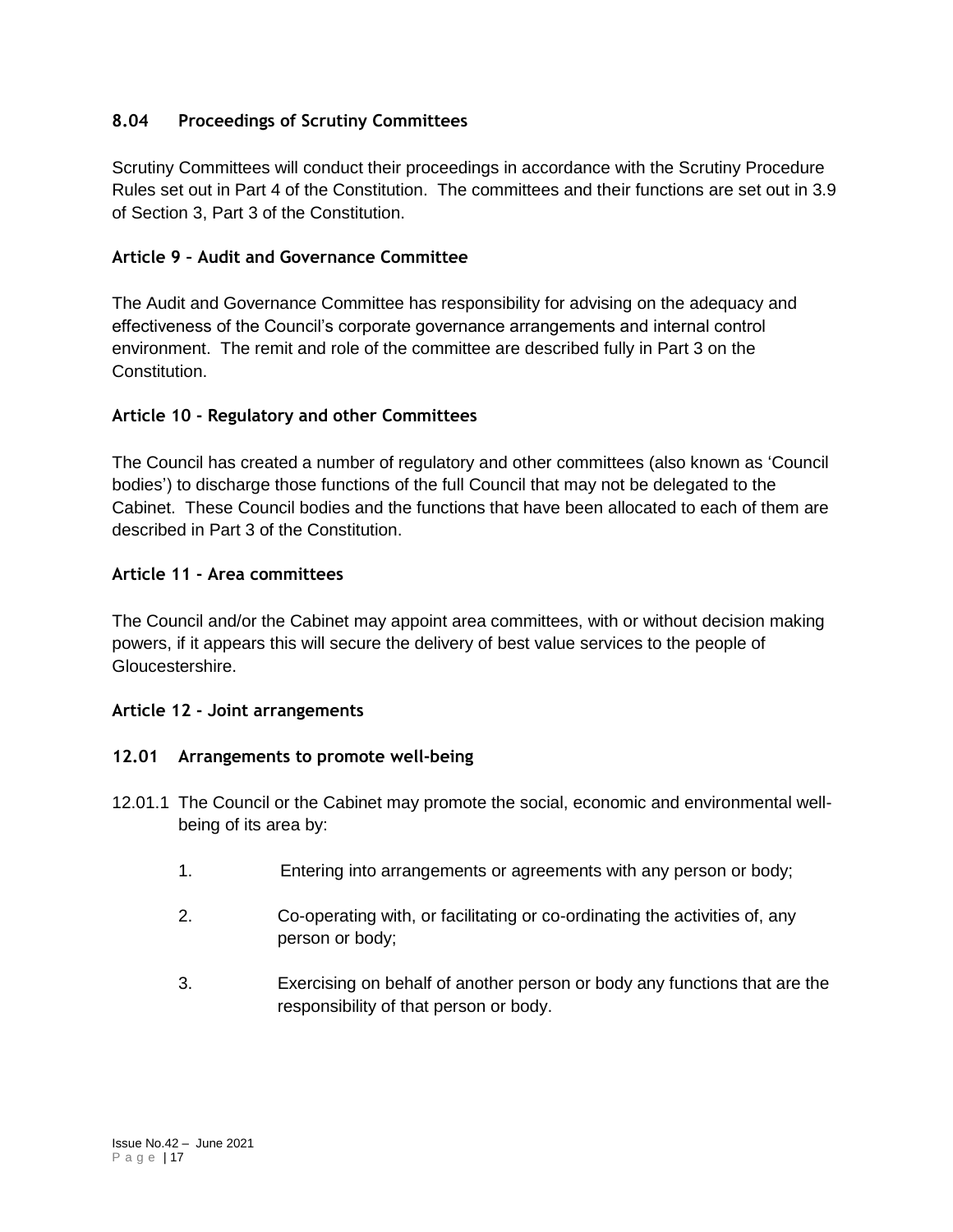#### **12.02 Joint arrangements**

- 12.02.1 The Council may establish joint arrangements with one or more Local Authorities to exercise non-Cabinet functions or to advise the Council. These kinds of arrangement may involve the appointment of joint committees whose members may include members of other Local Authorities.
- 12.02.2 Where there is, or is proposed to be a consultation on a substantial development or variation to health services that extend beyond Gloucestershire, the Health Overview and Scrutiny Committee may determine:
	- 1. The size of any joint committee appointed for this purpose in consultation with other appropriate Authorities, which have an interest as consultees;
	- 2. The number of the Council's seats on each such joint committee;
	- 3. Membership of the joint committee from members of the Health Overview and Scrutiny Committee;
	- 4. The allocation of Council seats according to political balance requirements.
- 12.02.3 Similarly, the Cabinet may establish joint arrangements with other Local Authorities to exercise Cabinet functions. These kinds of arrangements may involve the appointment of joint committees whose members may include elected members of other Local Authorities. Generally, the Cabinet may only appoint Cabinet Members to a joint committee. The Cabinet may, however, appoint non-Cabinet members to a joint committee in the following circumstances:
	- 1. The joint committee has functions for only part of the area of the county and that area is smaller than two-fifths of the county by area or population. In such cases, the Cabinet may appoint to the joint committee any County Councillor who is a member for an electoral division which is wholly or partly contained within the area;
	- 2. The joint committee is between the Council and a single District Council and relates to functions of the Cabinet or the Council. In such cases, the Cabinet or the Council may appoint to the joint committee any County Councillor who is a member for an electoral division that is wholly or partly contained within the area.
- 12.02.4 The committees that are described in paragraphs 12.02.3, 1 and 2, need not be politically balanced;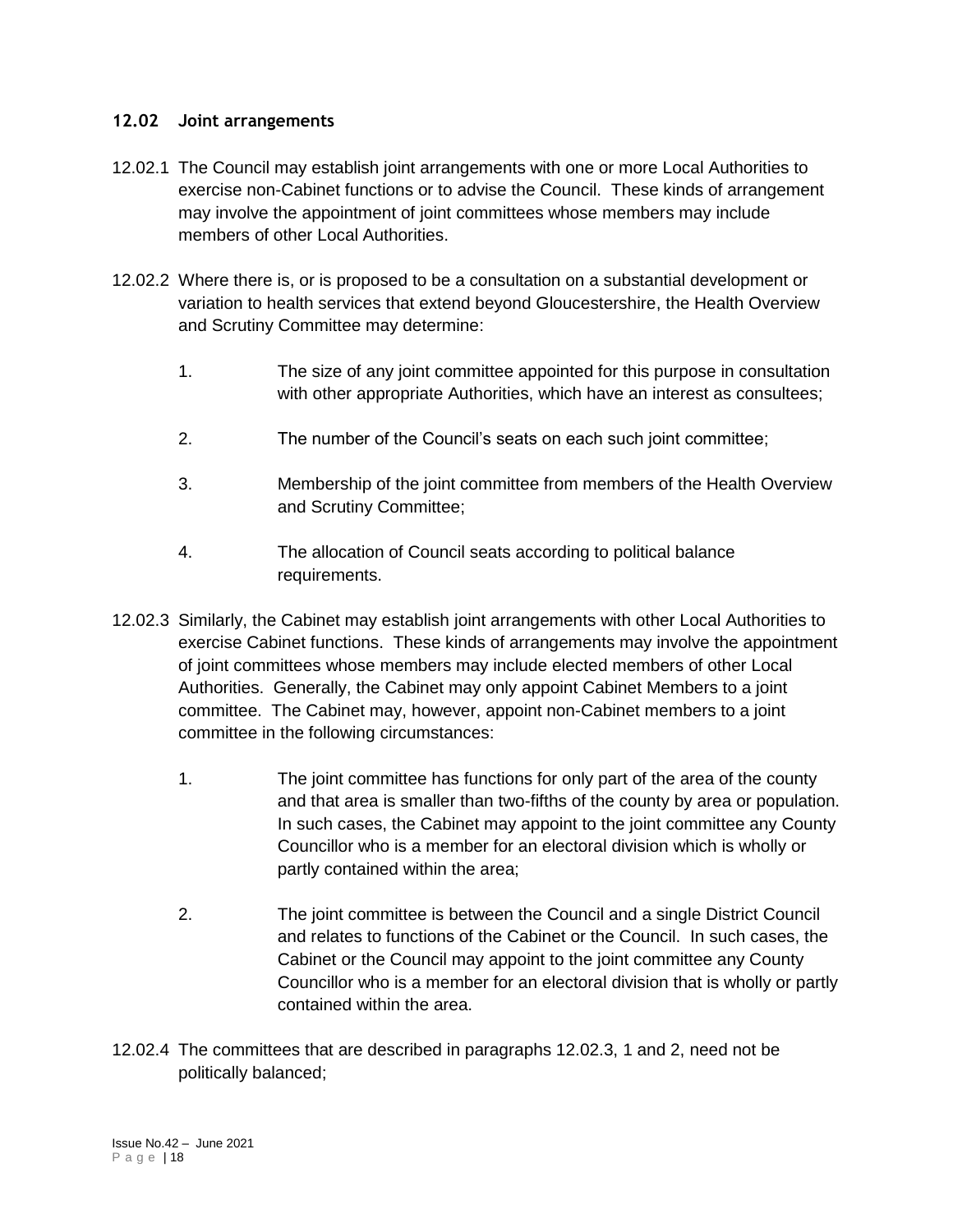12.02.5 Details of any joint arrangements, including any delegations to joint committees, will be found in Part 3 of the Constitution.

#### **12.03 Delegation to and from other Local Authorities**

- 12.03.1 The Council may delegate or accept the delegation of non-executive functions to or from another Local Authority or, in certain circumstances, the executive of another Local Authority;
- 12.03.2 The Cabinet may delegate or accept the delegation of Cabinet functions to or from another Local Authority or, in certain circumstances, the executive of another Local Authority.

#### **12.04 Contracting out**

The full Council and the Cabinet may contract out some of their functions to other organisations under the Deregulation and Contracting Out Act 1994 or under an agency agreement provided there is no delegation of the County Council's discretionary decision making powers.

#### **Article 13 - Officers**

#### **13.01 Management structure**

13.01.1 General

The Council will engage Officers to enable it to carry out its functions.

#### 13.01.2 Statutory Officer Posts

| <b>Position</b>                   | Legislation                           | Name                  |
|-----------------------------------|---------------------------------------|-----------------------|
| <b>Head of Paid Service</b>       | Local Government and Housing Act      | Peter Bungard         |
|                                   | 1989 - Section 4                      |                       |
| <b>Chief Finance Officer</b>      | Local Government Act 1972 -           | <b>Steve Mawson</b>   |
|                                   | Section 151                           |                       |
| <b>Monitoring Officer</b>         | Local Government and Housing Act      | <b>Robert Ayliffe</b> |
|                                   | 1989 – Section 5                      |                       |
| Director of Adult Social Care     | Local Authorities Social Services Act | Sarah Scott           |
|                                   | 1970 – Section 6                      |                       |
| Director of Children's Services   | Children's Act 2004 - Section 18      | <b>Chris Spencer</b>  |
| Director of Public Health         | National Health Service Act 2006 -    | Sarah Scott           |
|                                   | Section 73A                           |                       |
| <b>Statutory Scrutiny Officer</b> | Local Government Act 2000 -           | Simon Harper          |
|                                   | <b>Section 9FB</b>                    |                       |
| Data Protection Officer           | <b>General Data Protection</b>        | Jenny Grodzicka       |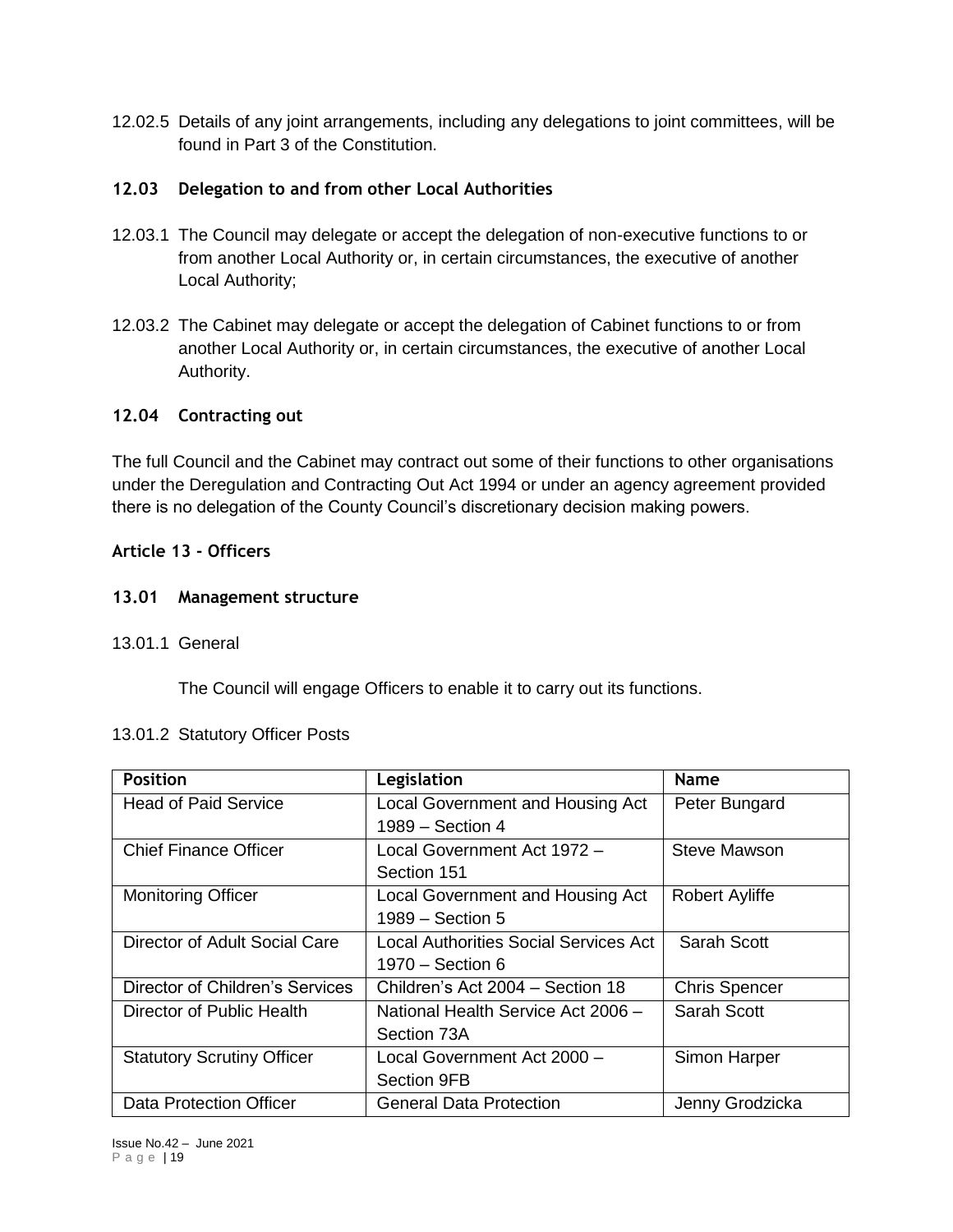| Regulations Articles 37 to 39. Data<br>Protection Act 2018 Part 3, Chapter |  |
|----------------------------------------------------------------------------|--|
| 4, sections 69-71                                                          |  |

## **13.02 The role of the Head of the Paid Service**

The role of the Head of the Paid Service is to report to the Council on how the Council ought to be staffed, managed and organised so that it operates efficiently and effectively. The Head of the Paid Service may not be the Monitoring Officer but they may be the Chief Financial Officer if they are a qualified accountant.

# **13.03 The role of the Monitoring Officer**

The role of the Monitoring Officer is to ensure that the Council operates within the law and its Constitution and deals with local people and businesses fairly and reasonably (that is, without "maladministration"). Where the Monitoring Officer discovers the Council has or proposes to break the law or that it has or proposes to act unfairly, they must make a report to the Cabinet (if the matter is an executive function) or the full Council (in any other case).

# **13.04 The role of the Chief Financial Officer**

The role of the Chief Financial Officer is to ensure that the Council uses and manages its financial resources wisely and that decisions relating to the use of the Council's financial resources are lawful and prudent.

## **13.05 Conduct of Officers**

Officers are required to comply with the Code of Conduct for Employees and the Protocol on Relationships between Officers and Members, which may be found in Part 5 of the Constitution.

## **13.06 Employment and dismissal of Officers**

Officers will be recruited and dismissed in accordance with the Officer Employment Procedure Rules that are set out in Part 4 of the Constitution.

#### **Article 14 - Finance, contracts and legal matters**

This Article refers to the Council's financial regulations and Contract Standing Orders, which are contained in Part 4 of the Constitution.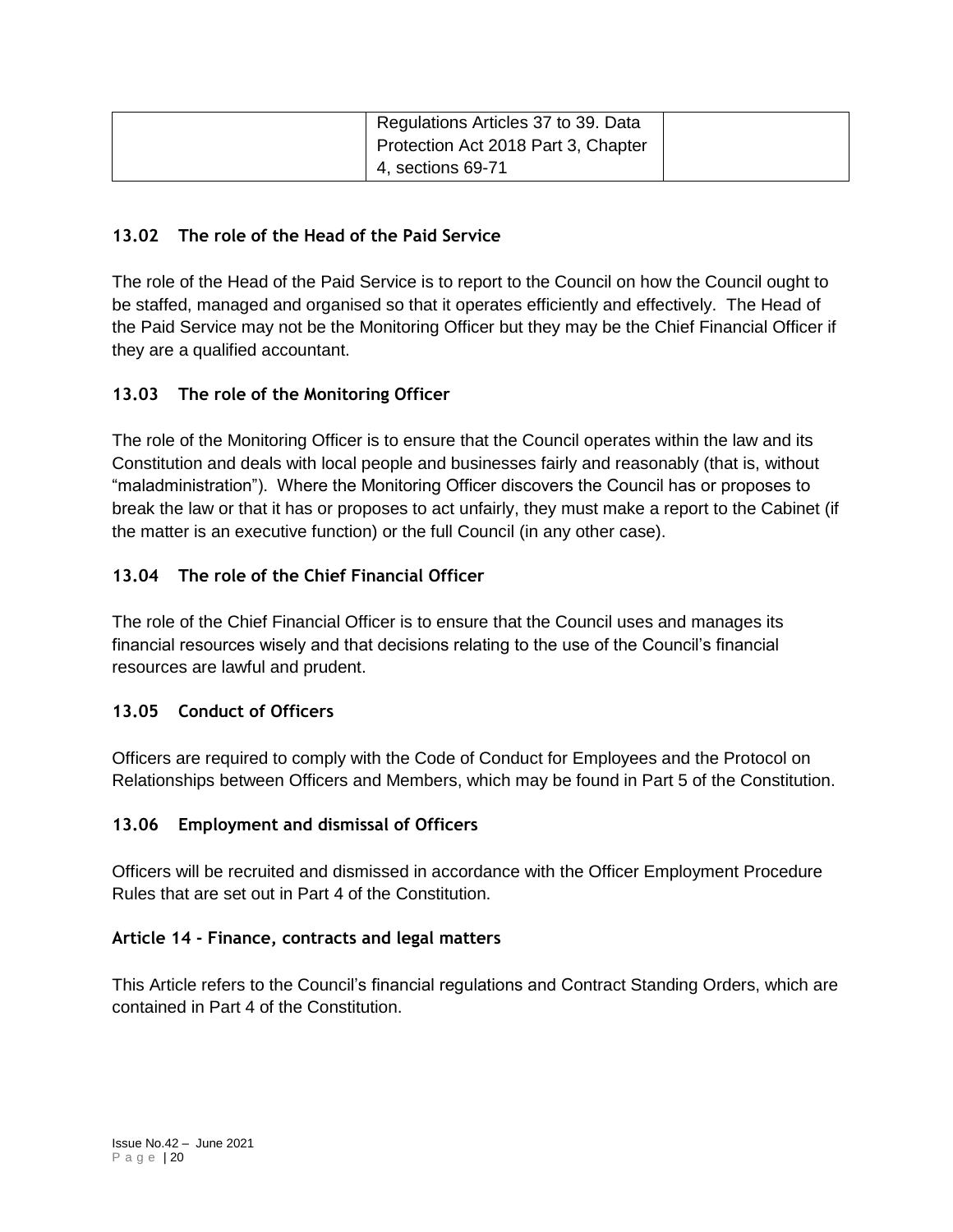# **14.01 Financial management**

The management of the Council's financial affairs will be conducted in accordance with the financial regulations set out in Part 4 of the Constitution.

# **14.02 Contracts**

Every contract made by the Council will comply with the Contract Standing Orders set out in Part 4 of the Constitution.

# **14.03 Legal proceedings**

The Assistant Director of Legal Services is authorised to institute, defend or participate in any legal proceedings in any case where such action is necessary to give effect to decisions of the Council or in any case where the Assistant Director of Legal Services considers that such action is necessary to protect the Council's interests.

# **14.04 Authentication of documents**

Where any document is necessary to any legal procedure or proceedings on behalf of the Council, it will be signed by the Assistant Director of Legal Services or other person authorised by them, unless any enactment or the Constitution otherwise authorises or requires, or the Council has given Authority to some other person.

*Note: Contract Standing Order 13 imposes additional authentication requirements in certain circumstances*

# **14.05 Common Seal of the County Council**

The Common Seal of the Council will be kept in a safe place to the satisfaction of the Assistant Director of Legal Services. A decision of the Council, or any part of it, will be sufficient authority for sealing any document necessary to give effect to the decision. The Common Seal will be affixed to those documents which, in the opinion of the Assistant Director of Legal Services, should be sealed. The fixing of the Common Seal to a document will be attested by the Assistant Director of Legal Services or some other person authorised by them.

# **Article 15 - Review and revision of the Constitution**

## **15.01 Duty to monitor and review the Constitution**

The Constitution Committee will monitor and review the operation of the Constitution to ensure that the aims and principles of the Constitution are given full effect.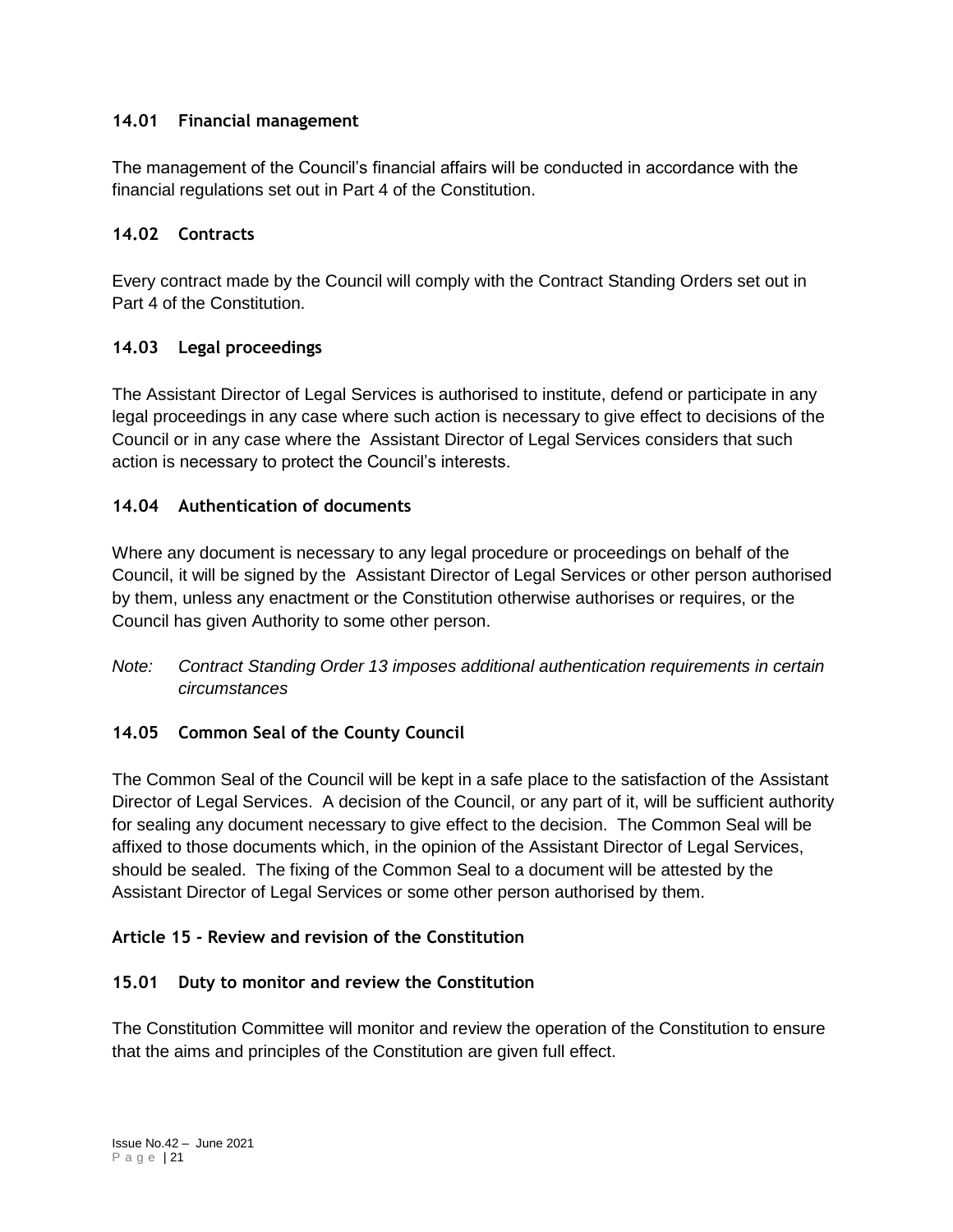## **15.02 Changes to the Constitution**

- 15.02.1 Changes to the Constitution will generally only be made by the full Council and Cabinet on the recommendation of the Constitution Committee. The Monitoring Officer may make changes to any part of the Constitution:
	- 1. If they consider it necessary to comply with the law;
	- 2. To secure the convenient, efficient and effective discharge of any function; or
	- 3. To give effect to any decision of the full Council or Cabinet.
- 15.02.2 If the Monitoring Officer takes action in accordance with 15.02.1, 1 or 2 above in respect of an executive function, it shall be reported to and ratified by the Cabinet and reported to the Constitution Committee;
- 15.02.3 If the Monitoring Officer takes action in accordance with 15.02.1, 1 or 2 above in respect of a non-executive function, it shall be reported to the Constitution Committee and reported to and ratified by the full Council;
- 15.02.4 If the Monitoring Officer takes action in accordance with 15.02.1, 3 above in respect of an executive function, it shall be reported to the Constitution Committee.

#### **15.03 Changes to the governance arrangements**

Changes to the law introduced by the Localism Act mean that there is no longer an automatic requirement for a referendum before a change to the Council's governance arrangements. Thus, the Council may change from executive arrangements to a committee system or change from a Leader and Cabinet executive to a Mayor and Cabinet executive by passing a resolution to that effect. This applies unless the Secretary of State has made an Order requiring the Council to hold a referendum on whether it should operate a Mayor and Cabinet executive. The resolution itself may provide that the proposed change be subject to approval in a referendum.

#### **Article 16 - Suspension, interpretation and publication of the Constitution**

#### **16.01 Suspension of the Constitution**

16.01.1 Limit to suspension

The Articles of this Constitution may not be suspended. The Council's Procedural Standing Orders may be suspended by the full Council to the extent permitted within those Standing Orders and the law.